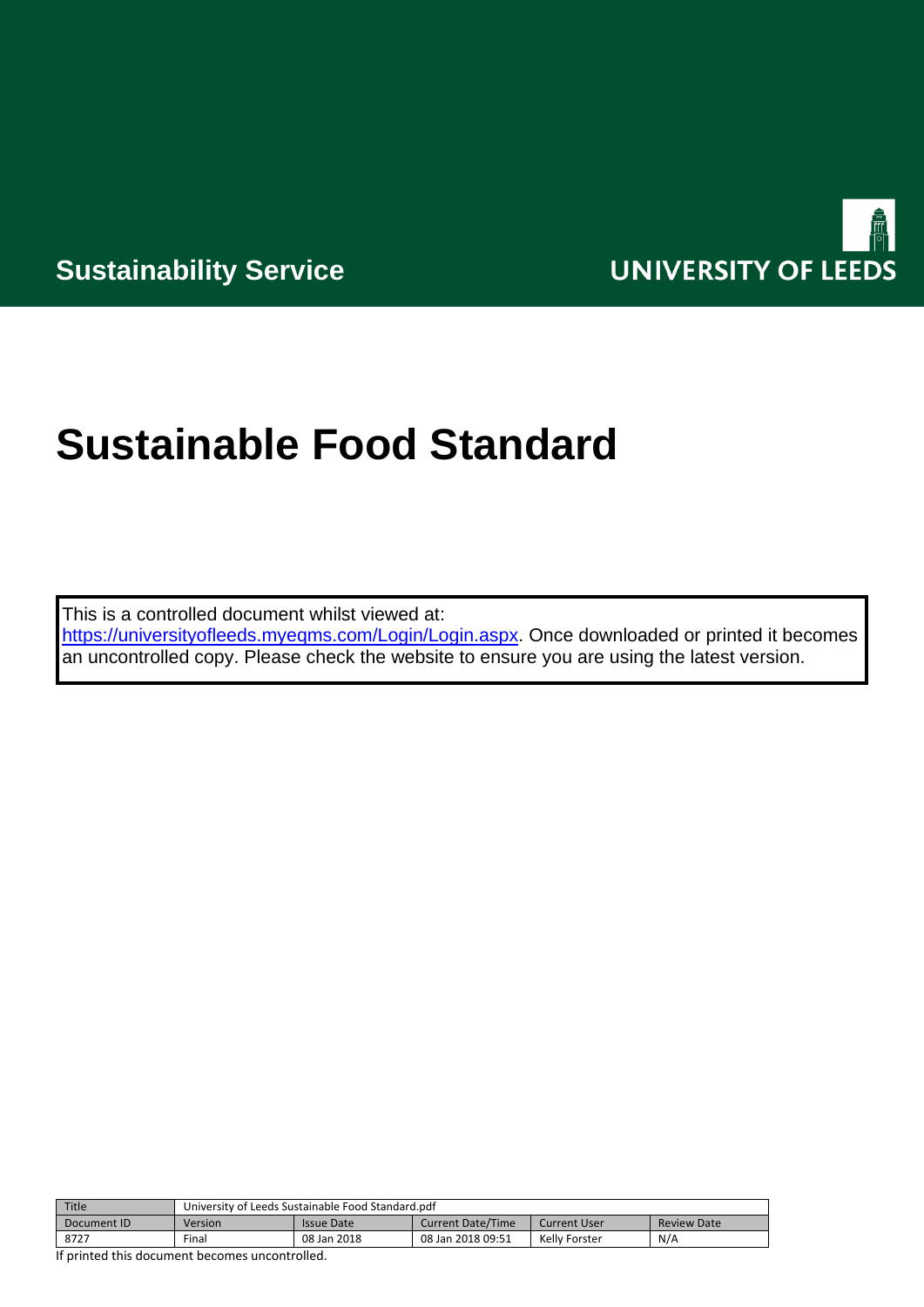# **1. Introduction**

The University of Leeds recognises and accepts its responsibility to seek to achieve high standards of sustainability across all of its activities, including its catering provisions.

The primary purpose of this Standard is to define the requirements and principles for managing and improving sustainable catering at the University.

We define this as:

- Recognising the importance of our conferencing and catering provisions to our students, staff and local community, and its potential to be used as a resource for teaching, research and engagement.
- Ensuring that food provision always has a positive impact on the environment and the health and wellbeing of University staff and students and society.

This Standard supports the Sustainability Strategy and associated action plans created for all catering sites that are wholly owned and managed by the University of Leeds.

## **2. Scope**

The scope of this Standard includes all catering sites and conferencing facilities that are wholly owned and managed by the University of Leeds.

#### **3. Requirements**

The following section is divided into general requirements, which should be followed by anyone whose activity is likely to impact on University catering provisions, and specific requirements which are linked to areas of responsibility.

#### **General requirements:**

- University staff and suppliers appointed to provide catering or food provisions across University owned and managed catering sites must follow the principles and requirements of this Standard.
- The impact of any change(s) in existing catering infrastructure or food provision will be assessed by the Catering team, with reporting on significant changes affecting sustainability aspects to the Head of Retail Catering and the Sustainability Service, to decide on required mitigation measures.

The **Head of Retail Catering** will ensure that:

- If significant changes to catering provision are proposed, the Sustainability Service will be contacted to support the assessment of impact of the change(s) and identification of any mitigation that is required.
- The sustainability and health and well-being impacts of new menus are considered, and negative impacts mitigated where possible.
- Catering staff and suppliers are made aware of their responsibilities within this Standard.
- The principles and requirements of this Standard are followed within areas of their responsibility.
- The training needs of catering staff are assessed.
- They endeavour to share any best practices across the city, across the Higher Education sector and with all other relevant bodies.

| Title       | University of Leeds Sustainable Food Standard.pdf |             |                   |               |                    |
|-------------|---------------------------------------------------|-------------|-------------------|---------------|--------------------|
| Document ID | Version                                           | Issue Date  | Current Date/Time | Current User  | <b>Review Date</b> |
| 8727        | Final                                             | 08 Jan 2018 | 08 Jan 2018 09:51 | Kelly Forster | N/A                |

If printed this document becomes uncontrolled.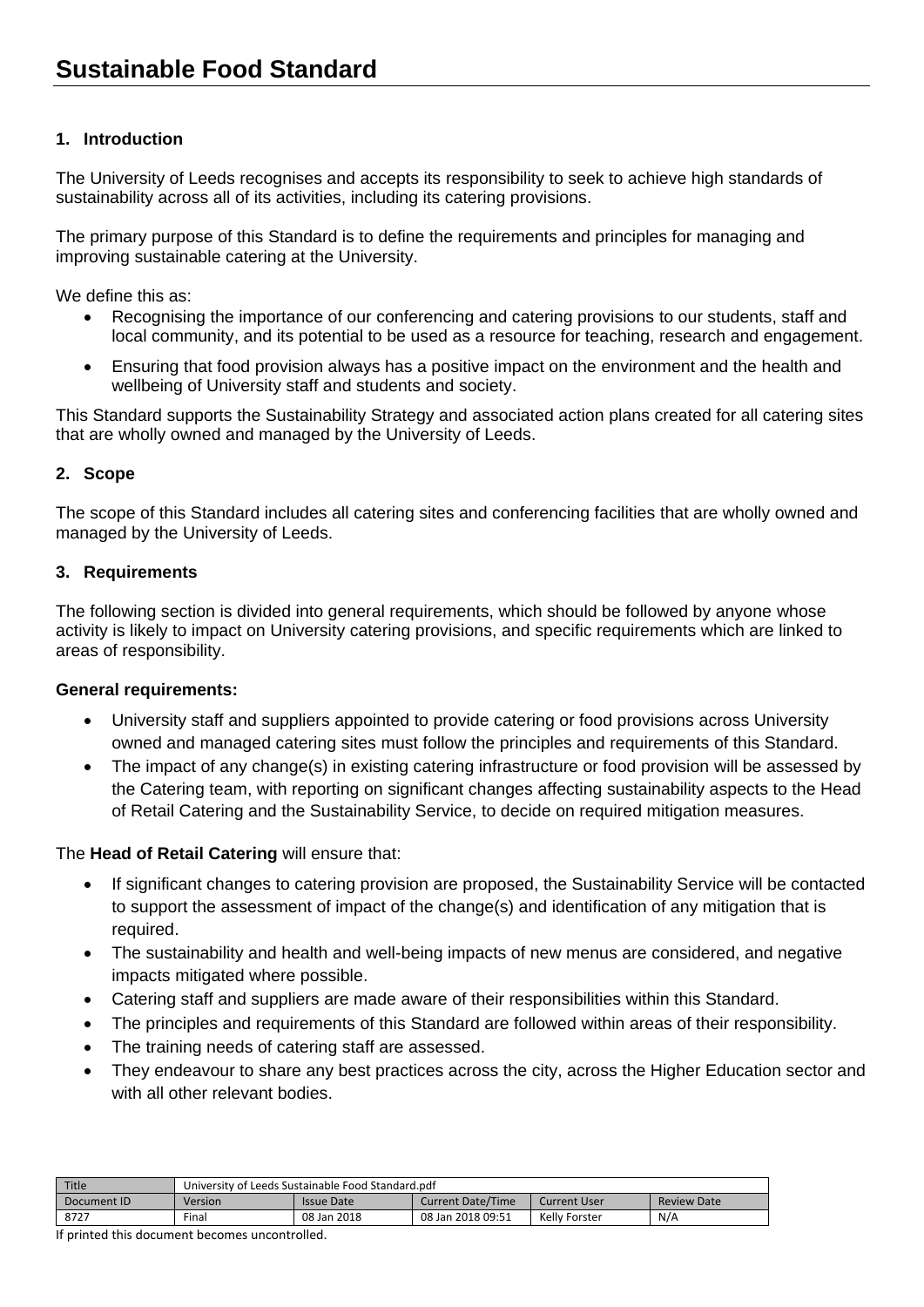#### **University suppliers** will ensure that:

- They work with the University to ensure that sustainability is a key consideration throughout their supply chain.
- They supply the University with sustainability data, as and when requested, in a timely manner.

## **Commercial and Campus Support Services Sustainability Steering Group** will:

- Ensure that the Steering Group's objectives are developed in accordance with this Standard.
- Support the implementation and monitoring of the Standard and of other related policies.

## The **Sustainability Service** will:

- Provide advice and support to Catering Managers, Suppliers and Commercial and Campus Support Services to ensure the requirements of the Standard are met.
- Assist with assessing training needs and provide training where appropriate, helping to identify suitable external training providers and conferences.
- Investigate new and innovative methods of food provision through direct links with undergraduate, postgraduate and academic research, and encourage incorporation into operational activity.
- Review the Sustainable Food Standard on an annual basis, considering up to date research.

## **Conferencing staff** will:

- Consider and mitigate negative impacts on sustainability of conferencing activity.
- Offer sustainable options as standard.
- Assess individual requests for conferencing facilities, additional to those provided as standard, and offer appropriate sustainable options.

## **4. Principles**

The following principles should be used in the management and improvement of University food provision:

## **Provenance**

- Products will be sourced locally and seasonally where possible.
- All of our menus will be reviewed, when any changes are proposed, against seasonal, geographical and environmental criteria. We will also look to exclude fish species identified as most at risk by the Marine Conservation Society, where possible.
- We will work with our suppliers to ensure that the fish we serve comes from sustainably managed sources, where possible.
- We will serve a diverse species of fish to reduce pressure on sensitive stocks.

## **Climate Change Mitigation**

- We will raise awareness of the environmental impact of eating meat through the availability of a meat free counter at the Refectory.
- Palm oil, where present, should be responsibly sourced where more sustainable alternatives are not available.

| Title       | University of Leeds Sustainable Food Standard.pdf |                   |                   |               |                    |
|-------------|---------------------------------------------------|-------------------|-------------------|---------------|--------------------|
| Document ID | Version                                           | <b>Issue Date</b> | Current Date/Time | Current User  | <b>Review Date</b> |
| 8727        | Final                                             | 08 Jan 2018       | 08 Jan 2018 09:51 | Kelly Forster | N/A                |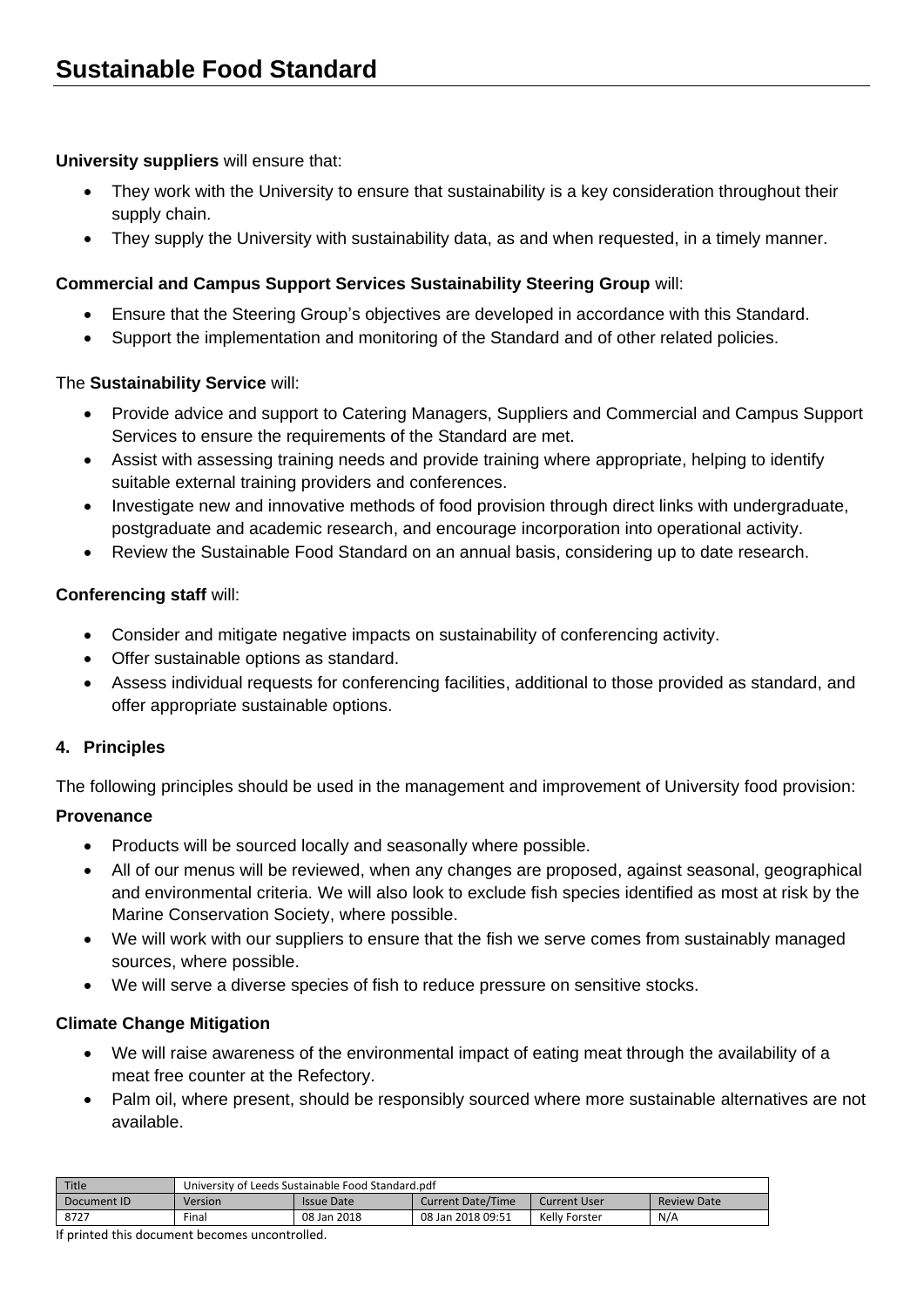## **Animal Welfare**

- We will work with our suppliers to improve animal welfare standards throughout the supply chain.
- We will avoid serving fine food items that are associated with highly controversial animal welfare issues such as foie gras, caviar, veal and exotic meats wherever possible.
- Free-range eggs will be used in all freshly made food in our outlets where possible, and fresh eggs should be preferred over liquid egg, where possible, in all other food.

# **Improving Health and Wellbeing**

There is a recognised link between health and food quality.

- We will promote health and well-being through our menu selection, offering a choice of at least two hot vegetables daily as well as the option of undressed salads. We will always have a selection of fresh fruit readily available, and provide free drinking water and a range of alternatives to high sugar, fizzy drinks. Unhealthy fats and oils will be minimised.
- We will endeavour to respond to dietary requirements, in consultation with individuals, and will offer a range of daily vegan and vegetarian choices in all of our catering outlets, including options that are gluten free and nut free.
- We will work with suppliers to ensure our baked goods do not feature unnecessary ingredients and additives, contain more than 5% wholemeal content, and contain only minimal levels of salt. Natural sugar alternatives such as local honey and agave nectar should be used in place of refined sugars.

## **Minimising Waste**

 The principles and requirements of the University's Reuse, Recycling and Waste Standard will be followed.

## **Fairtrade and Organic Certification**

 We will purchase and sell ethically sourced products, including coffee, in all of our catering outlets that meet at least one of the following requirements: fairtrade, locally sourced, biodynamically or organically produced. Compliance with labour codes for specific products, where in place, should also occur (i.e. WIETA labour code for South African wines).

# **Accreditation**

 To regularly review and maintain certification to relevant accreditation schemes such as Fairtrade, Food for the Brain and Sustainable Restaurant Association accreditation.

# **Knowledge and Collaboration**

- The University is in a unique position to incorporate new research and teaching with the improvement of its catering provision and the implementation of this Standard. All stakeholders should actively look at developing and strengthening this collaboration, particularly through the Living Lab programme, and to share best practices within both the University and externally.
- Updates to the Standard will be communicated through appropriate channels.

## **Continual Improvement**

• In order to become a University with an exceptional reputation for sustainable food and catering, all

| Title       | University of Leeds Sustainable Food Standard.pdf |                   |                          |               |                    |
|-------------|---------------------------------------------------|-------------------|--------------------------|---------------|--------------------|
| Document ID | Version                                           | <b>Issue Date</b> | <b>Current Date/Time</b> | Current User  | <b>Review Date</b> |
| 8727        | Final                                             | 08 Jan 2018       | 08 Jan 2018 09:51        | Kelly Forster | N/A                |

If printed this document becomes uncontrolled.